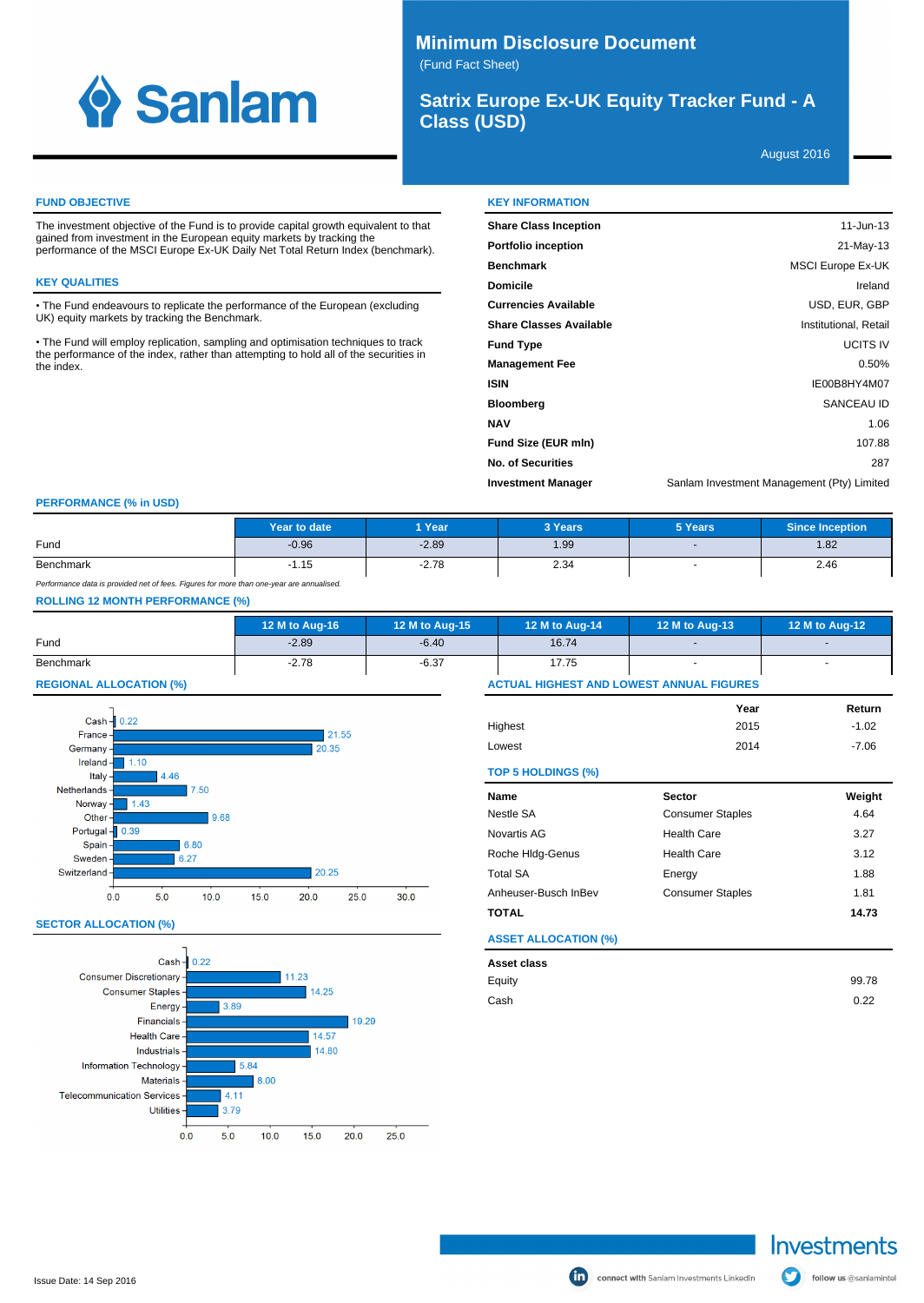

**Minimum Disclosure Document** 

(Fund Fact Sheet)

**Satrix Europe Ex-UK Equity Tracker Fund - A Class (USD)**

August 2016

### **GLOSSARY**

| <b>Annualised total returns</b>           |                   | Annualised return is the weighted average compound growth rate over the period measured.                                                                                                                                                                                                                                                                                                                                                                 |                                  |     |  |
|-------------------------------------------|-------------------|----------------------------------------------------------------------------------------------------------------------------------------------------------------------------------------------------------------------------------------------------------------------------------------------------------------------------------------------------------------------------------------------------------------------------------------------------------|----------------------------------|-----|--|
| Capital growth                            |                   | Capital growth is the profit made on an investment, measured by the increase in its market value over the invested amount or cost<br>price. It is also called capital appreciation.                                                                                                                                                                                                                                                                      |                                  |     |  |
| <b>Collective investment scheme (CIS)</b> |                   | Collective investment schemes (also called unit trusts) are portfolios of assets such as equities, bonds, cash and listed property, in<br>which investors can buy units. They allow private investors to pool their money together into a single fund, thus spreading their risk<br>across a range of investments, getting the benefit of professional fund management, and reducing their costs.                                                        |                                  |     |  |
| <b>MSCI Europe Ex-UK Index</b>            |                   | The MSCI Europe ex UK Index captures large and mid cap representation across 14 Developed Markets (DM) countries in Europe.<br>With 332 constituents, the index covers approximately 85% of the free float-adjusted market capitalization across European<br>Developed Markets excluding the UK.                                                                                                                                                         |                                  |     |  |
| <b>Optimization techniques</b>            |                   | The process of continuously improving the performance of the underlying fund by mirroring the performance of the index.                                                                                                                                                                                                                                                                                                                                  |                                  |     |  |
| <b>Replication strategy</b>               |                   | This is a strategy used by index investors that tries to replicate or copy the performance of a specific benchmark, ie, it will hold<br>exactly the same underlying funds as the benchmark in exactly the same proportions and puts together a cost effective product that<br>replicates the benchmark over times. An investment vehicle such as index tracker is a good example of a fund that closely tracks<br>the performance of a particular index. |                                  |     |  |
| <b>Securities</b>                         |                   | A general term for shares, bonds, money market instruments and debentures.                                                                                                                                                                                                                                                                                                                                                                               |                                  |     |  |
| <b>DEALING INFORMATION</b>                |                   |                                                                                                                                                                                                                                                                                                                                                                                                                                                          | Fees (Incl. VAT)                 | (%) |  |
| <b>Minimum Investment</b>                 | <b>US\$ 1.000</b> |                                                                                                                                                                                                                                                                                                                                                                                                                                                          | <b>Total Expense Ratio (TER)</b> |     |  |
| <b>Dealing Frequency</b>                  | Daily             |                                                                                                                                                                                                                                                                                                                                                                                                                                                          | <b>Transaction cost</b>          |     |  |
| <b>Dealing Deadline</b>                   | 16:00 GMT         |                                                                                                                                                                                                                                                                                                                                                                                                                                                          | <b>Total Investment Charges</b>  |     |  |
| <b>Valuation timing</b>                   |                   | Midnight SA time on each dealing day                                                                                                                                                                                                                                                                                                                                                                                                                     |                                  |     |  |
| Daily publication prices                  |                   | Irish Stock Exchange and www.sanlam.ie                                                                                                                                                                                                                                                                                                                                                                                                                   |                                  |     |  |
| <b>Distribution</b>                       |                   | All profits shall be reinvested in the Fund.                                                                                                                                                                                                                                                                                                                                                                                                             |                                  |     |  |

#### **CONTACTS DETAILS**

**Custodian** Brown Brothers Harriman Trustee Services (Ireland) Ltd Tel: +353(0)12417130 Email: Sanlam.TA@bbh.com

### **REGULATORY STATEMENT**

The Fund is a sub-fund of the Sanlam Universal Funds plc, an open-ended umbrella type investment company, with segregated liability between its sub-funds, authorised by the Central Bank of Ireland, as an undertaking for collective investment in transferable securities under the European Communities (UCITS) Regulation, 2003 as amended (the<br>Regulations). It is managed by Sanlam Asset Management is authorised by the Central Bank of Ireland, as a UCITS IV Management Company & Alternative Investment Fund Manager and is licensed as a Financial Service Provider in terms of Section 8 of the South African FAIS Act of 2002. Sanlam Investment Management (Pty) Limited (SIM) is the Investment Manager, responsible for managing the Fund's investments. SIM is an authorised financial services provider in terms of the FAIS Act. Although all reasonable steps have been taken to ensure the information in the Portfolio fact sheet is accurate, Sanlam Asset Management Ireland Ltd does not accept any responsibility for any claim, damages, loss or expense; however it arises, out of or in<br>connection with the information. No member of Sanlam g this information. The information to follow does not constitute financial advice as contemplated in terms of the South African Financial Advisory and Intermediary Services Act. Use or rely on this information at your own risk. Independent professional financial advice should always be sought before making an investment decision. Collective investment schemes are generally medium- to long-term investments. Please note that past performance is not necessarily a guide to future performance, and that the value of investments /<br>units / unit trusts may go down as well as up. offering is made only pursuant to the relevant offering document, together with the current financial statements of the relevant fund, and the relevant subscription application forms, all of which must be read in their entirety together with the Prospectus, Supplements and the KIID. No offer to purchase securities will be made or accepted prior to receipt by the offeree of these documents, and the completion of all appropriate documentation. Collective investments are traded at ruling prices and can engage in borrowing and scrip lending. Collective investments are calculated on a net asset value basis, which is the total market value of all assets in the Portfolio including any income accruals and less any<br>deductible expenses such as audit fees, b the actual investment date, the date of reinvestment of income as well as dividend withholding tax. Forward pricing is used. The Manager does not provide any guarantee either with respect to the capital or the return of a Portfolio. The performance of the Portfolio depends on the underlying assets and variable market factors. Trail commission and incentives may be paid and are for the account of the manager. The Manager has the right to close any Portfolios to new investors to manage them more efficiently in accordance with their mandates if stated in the Supplement. The portfolio management of all the portfolios are outsourced to Regulated and authorized financial services providers. Issuing date: 09 September 2016



follow us @sanlamintel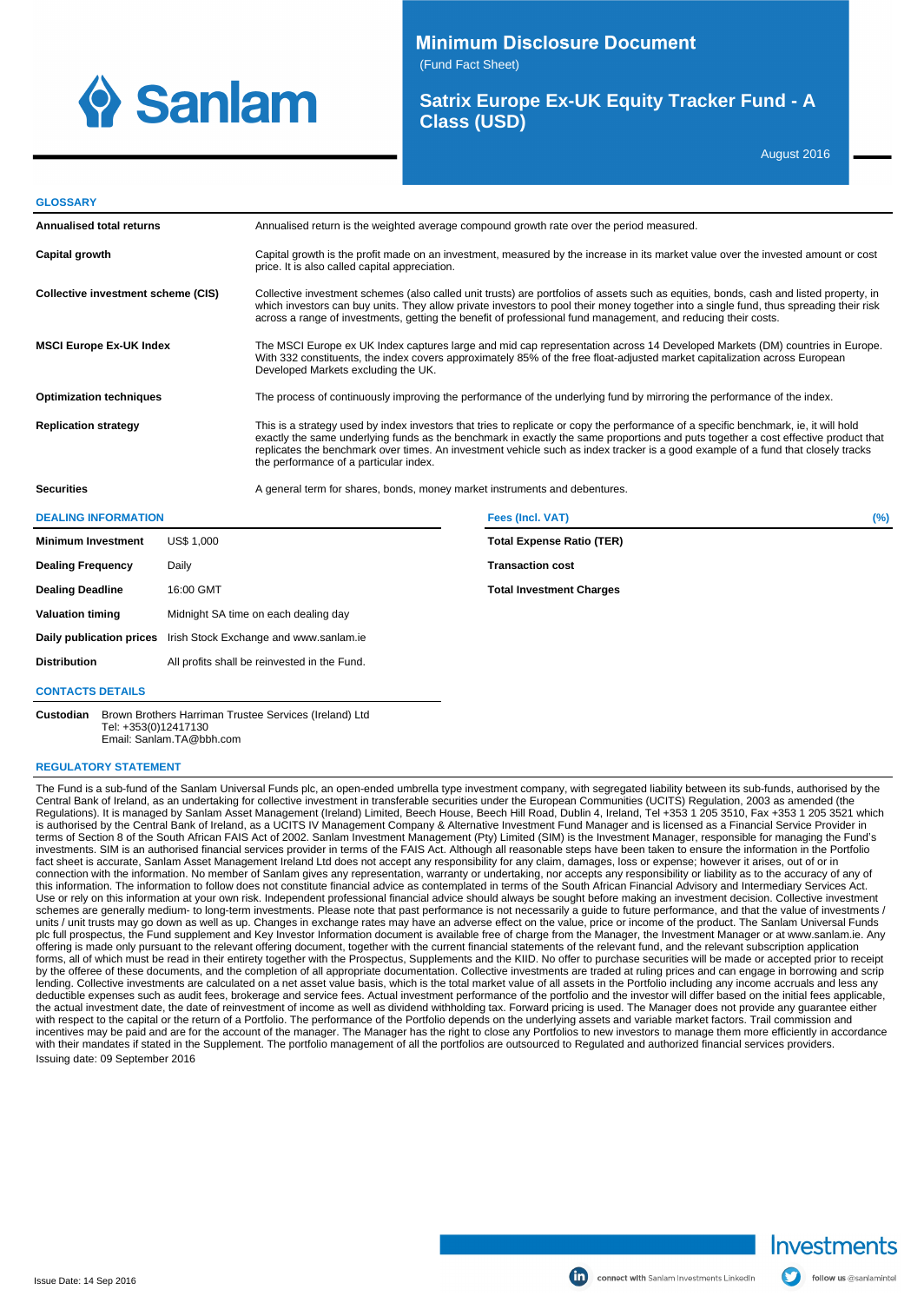

# **Key Investor Information**

This document provides you with key investor information about this fund. It is not marketing material. The information is required by law to help you understand the nature and the risks of investing in this fund. You are advised to read it so you can make an informed decision about whether to invest.

# **Satrix Europe Ex-UK Equity Tracker Fund - A Class (USD)**

A sub-fund of Sanlam Universal Funds plc (the "Company") Managed by Sanlam Asset Management (Ireland) Limited

ISIN: IE00B8HY4M07

| <b>Objectives and Investment Policy</b> |
|-----------------------------------------|
|-----------------------------------------|

## **Objectives**

The investment objective of the Sanlam Europe excluding UK Equity Tracker Fund (the "Fund") is to increase the value of your shares over the long term equivalent to that gained from investment in the European equity markets excluding the UK by tracking the performance of the MSCI Europe ex UK Index (the "Index").

## **Investment Policy**

The Fund will aim to replicate the performance of the European equity markets excluding the UK by tracking the Euro currency equivalent of the Index (Bloomberg code: NDDUE15X) with income reinvested. The Index captures large and mid cap representation across 15 developed markets (DM) countries in Europe. The Fund may track the performance of the Index directly through the purchase of a representative basket of shares and stock included in the Index or indirectly through investment in exchange traded funds (ETF) and collective investment schemes (CIS).

The Fund operates an index tracking strategy whereby it seeks to replicate the performance of the Index through investment directly in assets that are Index constituents (i.e. a physical replication model).

## **Risk and Reward Profile**

Lower risk

| Lower risk              |  |  |  |   | Higher risk |                          |
|-------------------------|--|--|--|---|-------------|--------------------------|
|                         |  |  |  |   |             |                          |
| Typically lower rewards |  |  |  |   |             | Typically higher rewards |
|                         |  |  |  | b | ь           |                          |

## **Why is this Fund in category 6?**

The Fund is rated 6 due to the nature of its investments which include the risks listed below. These factors may impact the value of the Fund's investments or expose the Fund to losses. The price of shares and the income from them may fall as well as rise and investors may not get back the amount they have invested.

The use of optimisation techniques and indirect investment through other collective investment schemes and investment vehicles to replicate the performance of European equity markets excluding UK by not solely tracking the Index may cause the Fund to incur a tracking error relative to the Index which is greater than that which would be incurred if the Fund were to hold all of the securities comprised in the Index directly.

It may be difficult for the Fund in extreme market condition to redeem its shares from a CIS or ETF at short notice without suffering a loss.

Investing in a CIS or ETF may lead to payment by the Fund of additional fees and expenses in relation to those CIS or ETF.

As the investments of the Fund are in various currencies and the Fund is denominated in Euro your shares may be subject to currency risk.

### **What do these numbers mean?**

the same weighting.

shares do not pay you income.

banks are open in Dublin.

horizon of 5 years.

They rate how a fund might behave and how much risk there is to your capital. Generally, the chance to make large gains means a risk of suffering large losses.

The Fund does not seek to fully replicate the Index but instead seeks to match the Fund's investments with Index constituents on an optimisation basis. Accordingly, investment in the Fund should not be considered to provide a direct exposure to the Index.

The Company does not declare a dividend and therefore your

Optimisation aims to match the risk and return characteristics of the Fund to the Index through holding Index constituents, although not necessarily holding all of the constituents and not necessarily with

You can sell your shares any day (except Saturday or Sunday) that

Recommendation: The Fund is suitable for investors with a time

A Category 1 fund is not a risk-free investment - the risk of losing your money is small, but the chance of making gains is also limited. With a Category 7 fund, the risk of losing your money is high but there is also a chance of making higher gains. The seven-category scale is complex (for example, 2 is not twice as risky as 1).

### **More about this rating:**

This rating system is based on the average fluctuations of the prices of funds over the past 5 years - that is, by how much the value of their assets taken together has moved up and down. Historical data, such as is used in calculating the synthetic risk indicator, may not be a reliable indication of the future risk profile of the Fund. For a more detailed explanation of risks, please refer to the ''Risk Factors'' section of the prospectus.